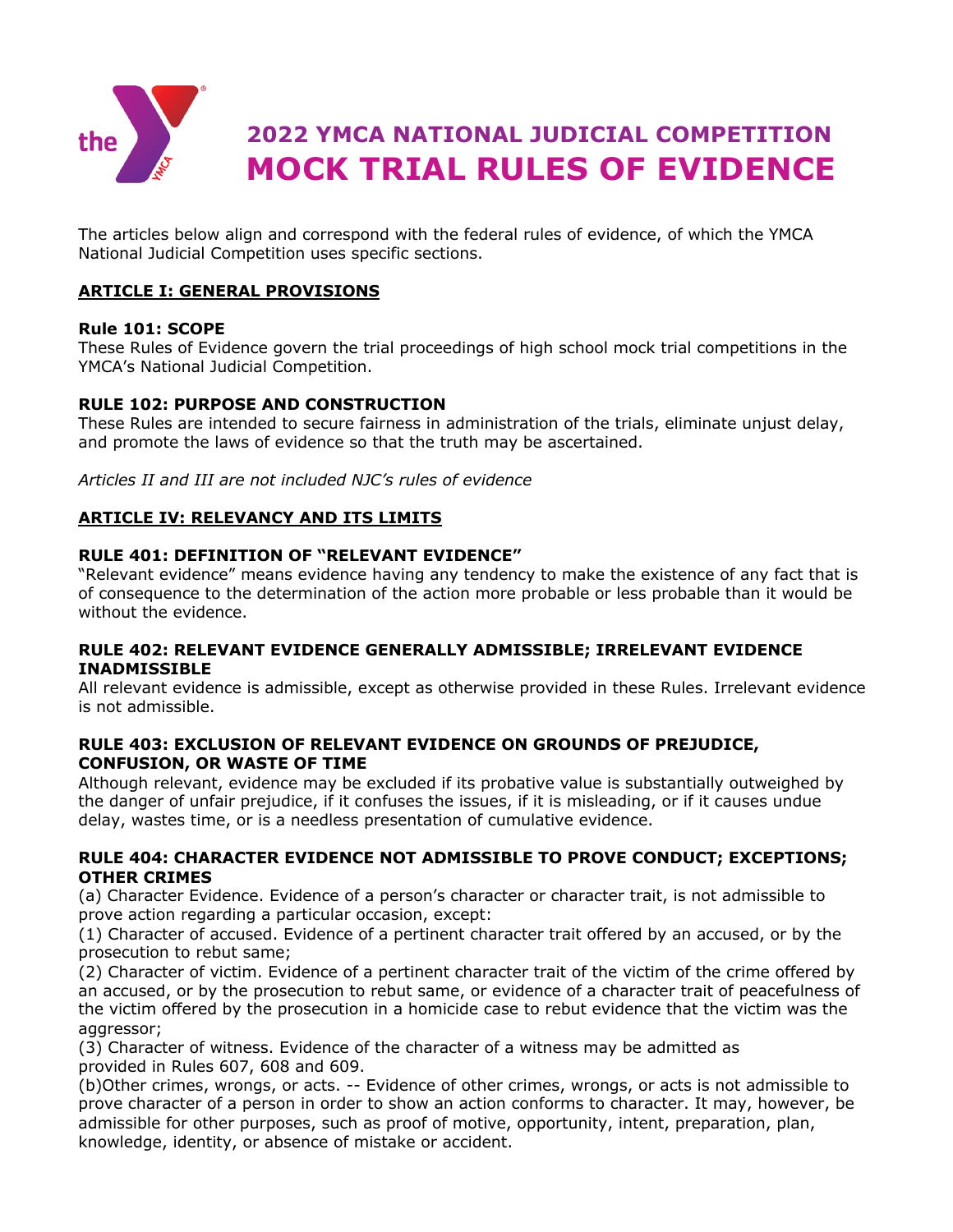# **RULE 405: METHODS OF PROVING CHARACTER**

(a) Reputation or opinion. In all cases where evidence of character or a character trait is admissible, proof may be made by testimony as to reputation or in the form of an opinion. On cross-

examination, questions may be asked regarding relevant, specific conduct.

(b) Specific instances of conduct. In cases where character or a character trait is an essential element of a charge, claim, or defense, proof may also be made of specific instances of that person's conduct.

#### **RULE 406: HABIT; ROUTINE PRACTICE**

Evidence of the habit of a person or the routine practice of an organization, whether corroborated or not and regardless of the presence of eye-witnesses, is relevant to prove that the conduct of the person or organization, on a particular occasion, was in conformity with the habit or routine practice.

#### **RULE 407: SUBSEQUENT REMEDIAL MEASURES**

When measures are taken after an event which, if taken before, would have made the event less likely to occur; evidence of the subsequent measures is not admissible to prove negligence or culpable conduct in connection with the event. This rule does not require the exclusion of evidence of subsequent measures when offered for another purpose; such as proving ownership, control, or feasibility of precautionary measures, if controverted, or impeachment.

### **RULE 408: COMPROMISE AND OFFERS TO COMPROMISE**

Evidence of (1) furnishing or offering or promising to furnish, or (2) accepting or offering or promising to accept, a valuable consideration in compromising or attempting to compromise a claim which was disputed as to either validity or amount, is not admissible to prove liability for or invalidity of the claim or its amount. Evidence of conduct or statements made in compromise negotiations is likewise not admissible. This rule does not require the exclusion of any evidence otherwise discoverable merely because it is presented in the course of compromise negotiations. This rule also does not require exclusion when the evidence is offered for another purpose, such as proving bias or prejudice of a witness, negating a contention of undue delay, or proving an effort to obstruct investigation or prosecution.

#### **RULE 409: PAYMENT OF MEDICAL OR SIMILAR EXPENSES**

Evidence of furnishing or offering or promising to pay medical, hospital, or similar expenses occasioned by an injury is not admissible to prove liability for the injury.

#### **RULE 410: INADMISSIBILITY OF PLEAS, PLEA DISCUSSIONS, AND RELATED STATEMENTS**

Except as otherwise provided in this Rule, evidence of the following is not, in any civil or criminal proceeding, admissible against a defendant who made the plea or was a participant in the plea discussions: (1) a plea of guilty which was later withdrawn; (2) a plea of nolo contendere; (3) any statement made in the course of any proceeding under Rule 11 of the Federal Rules of Criminal Procedure or comparable state procedure regarding either of the foregoing pleas; or (4) any statement made in the course of plea discussions made in the course of plea discussions with an attorney for the prosecuting authority which do not result in a plea of guilty or which result in a plea of guilty which is later withdrawn. However, such a statement is admissible (i) in any proceeding wherein another statement made in the course of the same plea or plea discussions has been introduced and the statement ought, in fairness, be considered with it, or (ii) in a criminal proceeding for perjury or false statement if the statement was made by the defendant under oath, on the record and in the presence of counsel.

#### **RULE 411: LIABILITY INSURANCE**

Evidence that a person was or was not insured against liability is not admissible upon the issue whether the person acted negligently or otherwise wrongfully. This rule does not require the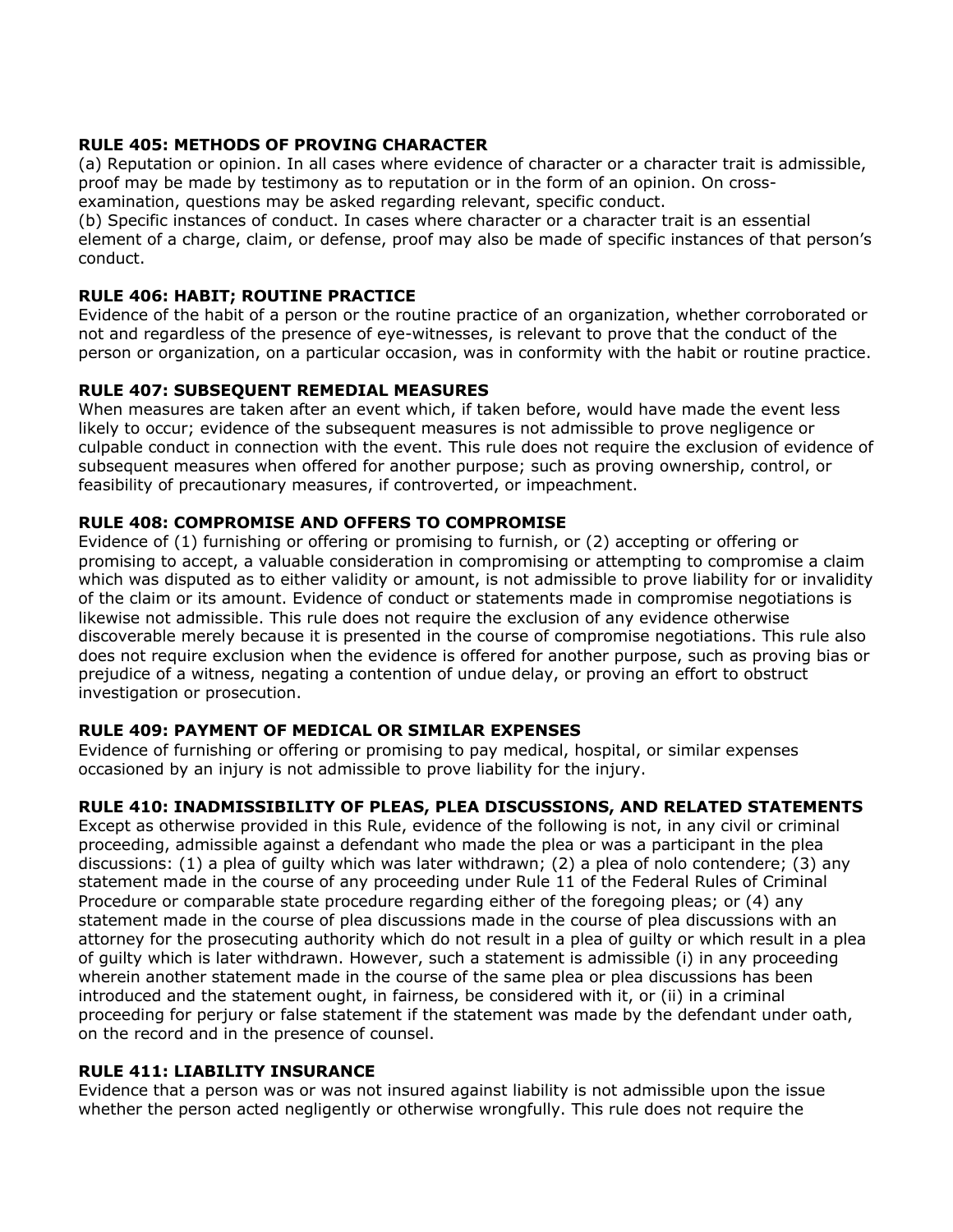exclusion of evidence of insurance against liability when offered for another purpose, such as proof of agency, ownership, or control, or bias or prejudice of a witness.

# **ARTICLE V: PRIVILEGES**

#### **RULE 501: GENERAL RULE**

There are certain admissions and communications excluded from evidence on grounds of public policy. Among these are confidential communications between:

(1) husband and wife;

(2) attorney and client;

(3) physician and patient; and (4) priest and penitent.

#### **ARTICLE VI: WITNESSES**

#### **RULE 601: GENERAL RULE OF COMPETENCY**

Every person is competent to be a witness.

#### **RULE 602: LACK OF PERSONAL KNOWLEDGE**

A witness may not testify to a matter unless the witness has personal knowledge of the matter. Evidence to prove personal knowledge may, but need not, consist of the witness's own testimony. This rule is subject to the provisions of Rule 703, related to opinion testimony by expert witnesses.

#### **RULE 607: WHO MAY IMPEACH**

The credibility of a witness may be attacked by any party, including the party calling the witness.

#### **RULE 608: EVIDENCE OF CHARACTER AND CONDUCT OF WITNESS**

(a) Opinion and reputation evidence of character. The credibility of a witness may be attacked or supported by evidence in the form of opinion or reputation, but subject to these limitations: (1) the evidence may refer only to character for truthfulness or untruthfulness, and (2) evidence of truthful character is admissible only after the character of the witness for truthfulness has been attacked by opinion or reputation evidence, or otherwise.

(b) Specific instances of conduct. Specific instances of the conduct of a witness, for the purpose of attacking or supporting the witness' credibility, other than conviction of crime as provided in Rule 609, may not be proved by extrinsic evidence. They may, however, in the discretion of the Court, if probative of truthfulness or untruthfulness, be asked on cross-examination of the witness (1) concerning the witness' character for truthfulness or untruthfulness, or (2) concerning the character for truthfulness or untruthfulness of another witness as to which character the witness being crossexamined has testified. Testimony, whether by an accused or by any other witness, does not operate as a waiver of the accused's or the witness' privilege against self-incrimination with respect to matters related only to credibility.

#### **RULE 609: IMPEACHMENT BY EVIDENCE OF CONVICTION OF CRIME; TIME LIMITS**

(a) For the purpose of attacking the credibility of a witness in a criminal or civil case, evidence that the witness had been convicted of a crime shall be admitted if elicited from the witness or established by public record during examination of the witness but only if the crime (1) was punishable by death or imprisonment in excess of one year under the law under which the witness was convicted, and the court determines that the probative value of admitting the evidence outweighs the prejudice to the party against whom the evidence is offered, or (2) involved dishonesty or false statement, regardless of the punishment.

(b) Evidence of a conviction under this rule is not admissible if a period of more than 10 years has elapsed since the date of the conviction or of the release of the witness from the confinement imposed for that conviction, whichever is the later date, unless the court determines, in the interests of justice, that the probative value of the conviction supported by specific facts and circumstances substantially outweighs its prejudicial effect. However, evidence of a conviction more than 10 years old as calculated herein, is not admissible unless the proponent gives to the adverse party sufficient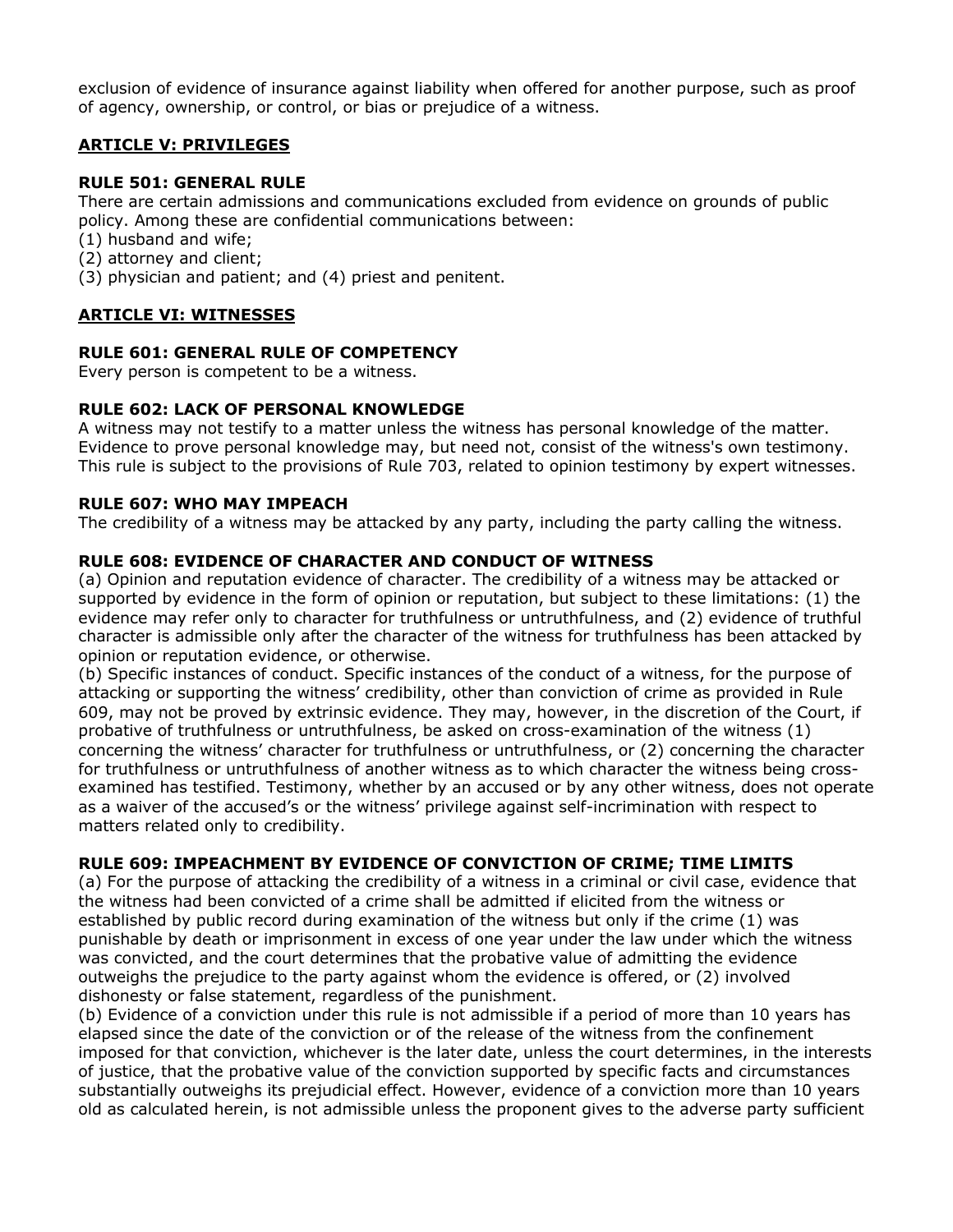advance written notice of intent to use such evidence to provide the adverse party with a fair opportunity to contest the use of such evidence.

(c) Effect of pardon, annulment, or certificate of rehabilitation. Evidence of a conviction is not admissible if (1) the conviction has been the subject of a pardon or other equivalent procedure based on a finding of the rehabilitation of the person convicted of a subsequent crime which was punishable by death or imprisonment in excess of one year, or (2) the conviction has been the subject of a pardon, other equivalent procedure based on a finding of innocence.

(d) Juvenile adjudications. Evidence of juvenile adjudications is generally not admissible under this rule. The court may, however, in a criminal case allow evidence of a juvenile adjudication of a witness other than the accused if conviction of the offense would be admissible to attack the credibility of an adult and the court is satisfied that admission in evidence is necessary for a fair determination of the issue of guilt or innocence.

# **RULE 610: RELIGIOUS BELIEFS OR OPINIONS**

Evidence of the beliefs or opinions of a witness on matters of religion is not admissible for the purpose of showing that by reason of their nature the witness' credibility is impaired or enhanced.

### **RULE 611: MODE AND ORDER OF INTERROGATION AND PRESENTATION**

(a) Control by Court. The Court shall exercise reasonable control over questioning of witnesses and presenting evidence so as to (1) make the questioning and presentation effective for ascertaining the truth, (2) to avoid needless use of time, and (3) protect witnesses from harassment or undue embarrassment.

(b) Scope of cross examination. The scope of cross examination shall not be limited to the scope of the direct examination but may inquire into any relevant facts or matters contained in the witness' statement, including all reasonable inferences that can be drawn from those facts and matters, and may inquire into any omissions from the witness statement that are otherwise material and admissible.

(c) Leading questions. Leading questions should not be used on direct examination of a witness (except as may be necessary to develop the witness' testimony). Ordinarily, leading questions are permitted on cross-examination. When a party calls a hostile witness, an adverse party, or a witness identified with an adverse party, leading questions may be used.

(d) Redirect/Recross. After cross examination, additional questions may be asked by the direct examining attorney, but questions must be limited to matters raised by the attorney on cross examination. Likewise, additional questions may be asked by the cross-examining attorney on recross, but such questions must be limited to matters raised on redirect examination and should avoid repetition.

# **RULE 612: WRITING USED TO REFRESH MEMORY**

If a written statement is used to refresh the memory of a witness either while or before testifying, the Court shall determine that the adverse party is entitled to have the writing produced for inspection. The adverse party may cross-examine the witness on the material and introduce into evidence those portions which relate to the testimony of the witness.

# **RULE 613: PRIOR STATEMENTS OF WITNESSES**

In examining a witness concerning a prior statement made by the witness, whether written or not, the statement need not be shown, nor its contents disclosed to the witness at that time, but on request the same shall be shown or disclosed to opposing counsel. Extrinsic evidence of a prior inconsistent statement by a witness is not admissible unless the witness is afforded an opportunity to explain or deny the same, and the opposite party is afforded an opportunity to interrogate.

# **ARTICLE VII: OPINIONS AND EXPERT TESTIMONY**

# **RULE 701: OPINION TESTIMONY BY LAY WITNESS**

If the witness is not testifying as an expert, the witness' testimony in the form of opinions or inferences is limited to those opinions or inferences which are (a) rationally based on the perception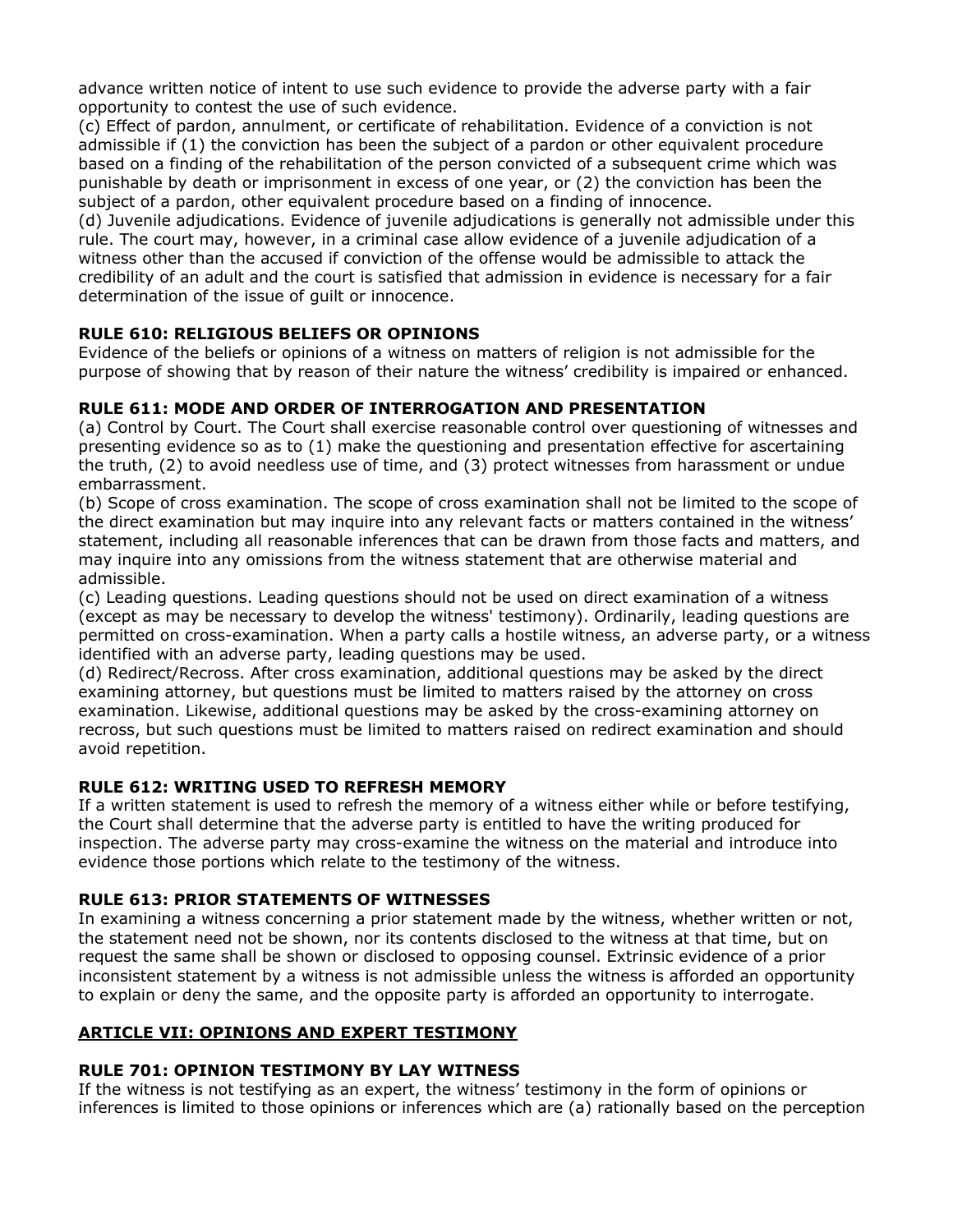of the witness and (b) helpful to a clear understanding of the witness' testimony or the determination of a fact in issue.

### **RULE 702: TESTIMONY BY EXPERTS**

If scientific, technical, or other specialized knowledge will assist the trier of fact to understand the evidence or to determine a fact in issue, a witness qualified as an expert by knowledge, skill, experience, training, or education, may testify in the form of an opinion or otherwise.

#### **RULE 703: BASES OF OPINION TESTIMONY BY EXPERTS**

The facts or data upon which an expert bases an opinion may be those perceived by or made known to the expert at or before the hearing. If of a type reasonably relied upon by experts in the field in forming opinions or inferences, the facts or data need not be admissible in evidence.

### **RULE 704: OPINION ON ULTIMATE ISSUE**

(a) Opinion or inference testimony otherwise admissible is not objectionable because it embraces an issue to be decided by the trier of fact.

(b) In a criminal case, an expert witness shall not express an opinion as to the guilt or innocence of the accused.

### **RULE 705: DISCLOSURE OF FACTS OF DATA UNDERLYING EXPERT OPINION**

The expert may testify in terms of opinion or inference and give reasons therefore without prior disclosure of the underlying facts or data, unless the Court requires otherwise. The expert may in any event be required to disclose the underlying facts or data on cross- examination.

# **ARTICLE VIII: HEARSAY**

### **RULE 801: DEFINITIONS**

The following definitions apply under this article:

(a) Statement. A "statement" is an oral or written assertion or nonverbal conduct of a person, if it is intended by the person as an assertion.

(b) Declarant. A "declarant" is a person who makes a statement.

(c) Hearsay. "Hearsay" is a statement, other than one made by the declarant while testifying at the trial or hearing, offered in evidence to prove the truth of the matter asserted.

(d) Statements which are not hearsay. A statement is not hearsay if: (1) Prior statement by witness. The declarant testifies at the trial or hearing and is subject to cross examination concerning the statement and the statement is: (A) inconsistent with the declarant's testimony, and was given under oath subject to the penalty of perjury at a trial, hearing, or other proceeding, or in a deposition, or (B) consistent with the declarant's testimony and is offered to rebut an express or implied charge against the declarant of recent fabrication or improper influence or motive, or (C) one of identification of a person made after perceiving the person; or (2) Admission by a partyopponent. The statement is offered against a party and is: (A) the party's own statement in either an individual or a representative capacity, or (B) a statement of which the party has manifested an adoption or belief in its truth, or (C) a statement by a person authorized by the party to make a statement concerning the subject, or (D) a statement by the party's agent or servant concerning a matter within the scope of the agency or employment, made during the existence of the relationship, or (E) a statement by a co-conspirator of a party during the course and in furtherance of the conspiracy.

# **RULE 802: HEARSAY RULE**

Hearsay is not admissible, except as provided by these rules.

#### **RULE 803: HEARSAY EXCEPTIONS, AVAILABILITY OF DECLARANT IMMATERIAL**

The following are not excluded by the hearsay rule, even though the declarant is available as a witness:

(1) Present sense impression. A statement describing or explaining an event or condition made while the declarant was perceiving the event or condition, or immediately thereafter.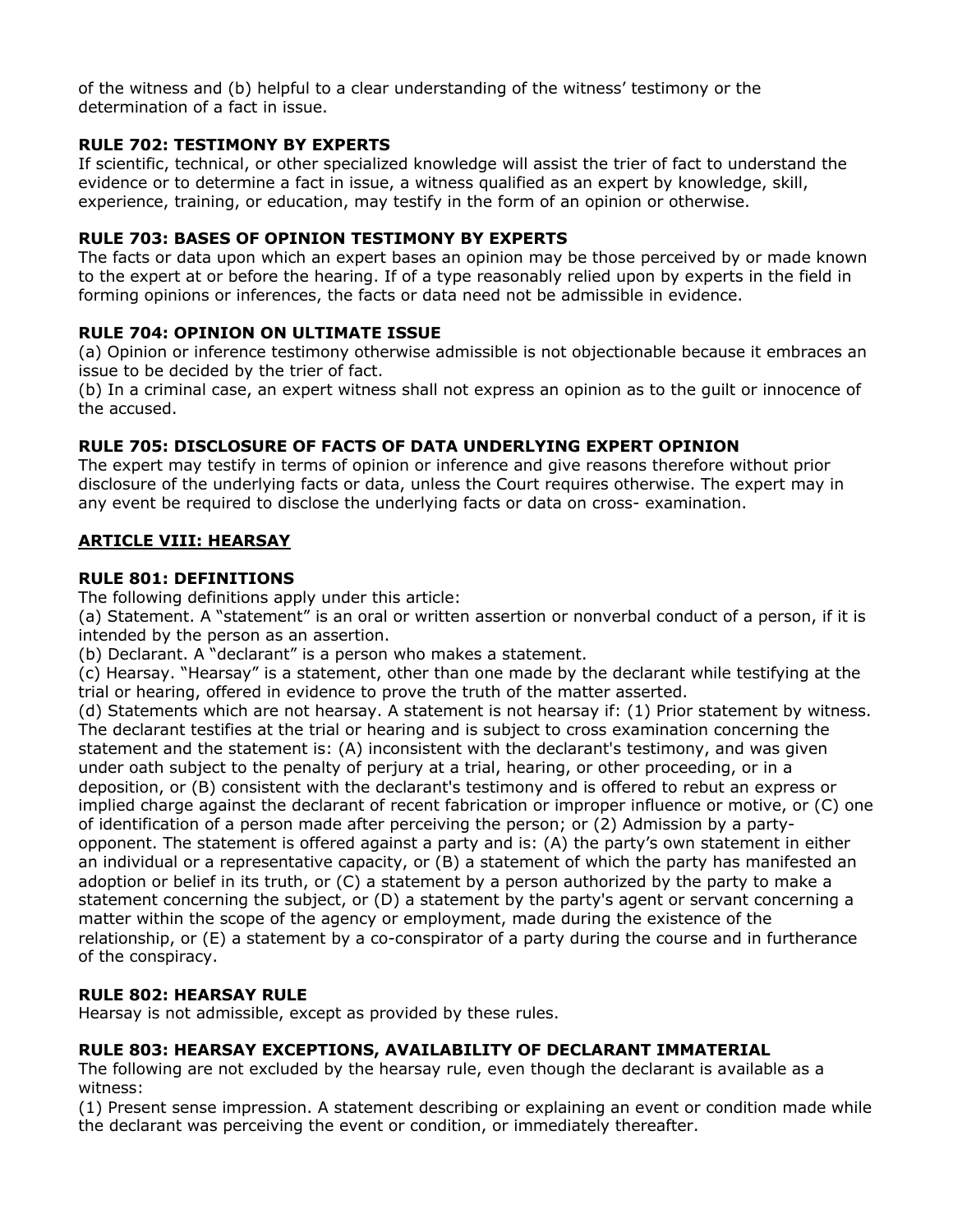(2) Excited utterance. A statement relating to a startling event or condition made while the declarant was under the stress of excitement caused by the event or condition.

(3) Then-existing mental, emotional, or physical conditions. A statement of the declarant's thenexisting state of mind, emotion, sensation, or physical condition (such as intent, plan, motive, design, mental feeling, pain, and bodily health), but not including a statement of memory or belief to prove the fact remembered or believed unless it relates to the execution, revocation, identification, or terms of declarant's will.

(4) Statements for purposes of medical diagnosis or treatment.

(5) Recorded Recollection. A memorandum or record concerning a matter about which a witness once had knowledge but now has insufficient recollection to enable the witness to testify fully and accurately, shown to have been made or adopted by the witness when the matter was fresh in the witness' memory and to reflect that knowledge correctly.

(6) Records of regularly conducted activity. A memorandum, report, record, or data compilation, in any form, of acts, events, conditions, opinions, or diagnoses, made at or near the time by, or from information transmitted by, a person with knowledge, if kept in the course of a regularly conducted business activity, and if it was the regular practice of that business activity to make the memorandum, report, record, or data compilation, all as shown by the testimony of the custodian or other qualified witness, unless the source of information or the method or circumstances of preparation indicate lack of trustworthiness. The term "business" as used in this paragraph includes business, institution, association, profession, occupation, and calling of every kind, whether or not conducted for profit.

(18) Learned treatises. To the extent called to the attention of an expert witness upon cross examination or relied upon by the expert witness in direct examination, statements contained in published treatises, periodicals, or pamphlets on a subject of history, medicine, or other science or art, established as a reliable authority by the testimony or admission of the witness or by other expert testimony or by judicial notice.

(21) Reputation as to character. A reputation among a person's associates or in the community concerning the person's character.

(22) Judgment of previous conviction. Evidence of a judgment finding a person guilty of a crime punishable by death or imprisonment in excess of one year, to prove any fact essential to sustain the judgment, but not including, when offered by the government in a criminal prosecution for purposes other than impeachment, judgments against persons other than the accused.

#### **RULE 804: HEARSAY EXCEPTIONS; DECLARANT UNAVAILABLE**

(a) Definition of unavailability. "Unavailability as a witness" includes situations in which the declarant: (1) Is exempted by ruling of the court on the ground of privilege from testifying concerning the subject matter of the declarant's statement; or (2) Persists in refusing to testify concerning the subject matter of the declarant's statement despite an order of the court to do so; or (3) Testifies to a lack of memory of the subject matter of the declarant's statement; or (4) Is unable to be present or to testify at the hearing because of death or then- existing physical or mental illness or infirmity; or (5) Is absent from the hearing and the proponent of a statement has been unable to procure the declarant's attendance (or in the case of a hearsay exception under subdivision (b) (2), (3), or (4), the declarant's attendance or testimony) by process or other reasonable means. A declarant is not unavailable as a witness if exemption, refusal, claim of lack of memory, inability, or absence is due to the procurement or wrongdoing of the proponent of a statement for the purpose of preventing the witness from attending or testifying.

(b) Hearsay exceptions. The following are not excluded by the hearsay rule if the declarant is unavailable as a witness: (1) Former testimony. Testimony given as a witness at another hearing of the same or a different proceeding, or in a deposition taken in compliance with law in the course of the same or another proceeding, if the party against whom the testimony is now offered, or in a civil action or proceeding, a predecessor in interest, had an opportunity and similar motive to develop the testimony by direct, cross, or redirect examination. (2) Statement under belief of impending death. In a prosecution for homicide or in a civil action or proceeding, a statement made by a declarant, while believing that the declarant's death was imminent, and concerning the cause or circumstances of what the declarant believed to be impending death. (3) Statement against interest. A statement which was at the time of its making so far contrary to the declarant's pecuniary or proprietary